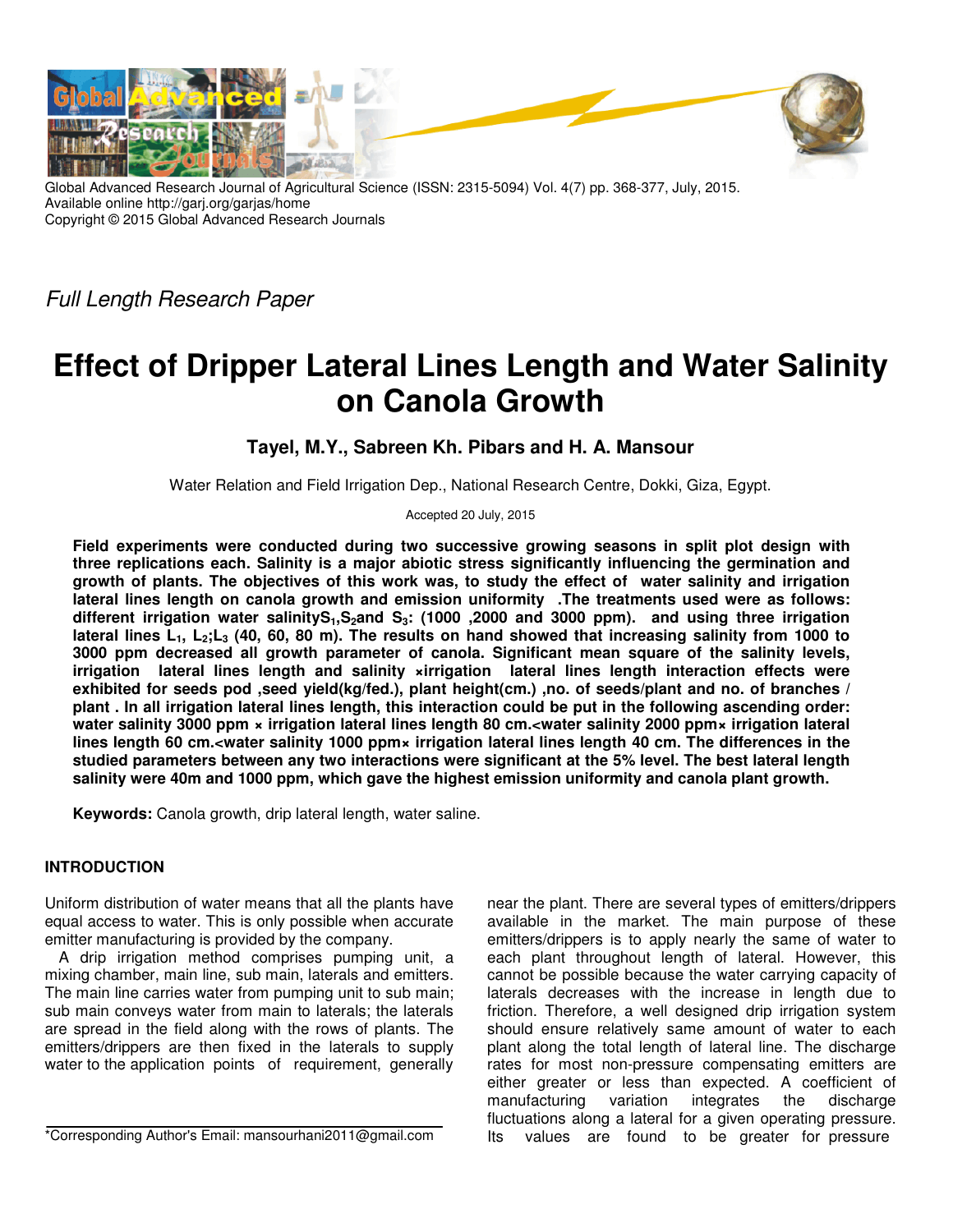compensating emitters than for non-compensating emitters (Özekici and Sneed, 1990). Present field study was conducted to evaluate the performance of emitters/drippers under varying lengths of laterals.

Salinity is a major problem that negatively impacts agricultural activities in many regions in the world, and especially when the source of irrigation water is limited the Near East and North Africa region. Generally, salinity problems increase with increasing salt concentration in irrigation water. Crop growth reduction due to salinity is generally related to the osmotic potential of the root-zone soil solution. This will lead to certain phonological changes and substantial reduction in productivity. Salinity also, affects the soil physical properties.

Salinity is a well-known problem in most or all arid and semi-arid regions of the world especially in irrigated areas. Salinity limits productivity of irrigated soils in vast areas of the world (Corwin et al. 1996; Homaee et al. 2002). Over 400 Mha across the world are affected by either salinity or sodicity which accounts for about6% of the world's land. Of the current 230 Mha of irrigated land in the world, 45 Mha are salt-affected (19.5%), and of the 1,500 Mha under dry land agriculture32 Mha (2.1%) are salt-affected to varying degrees(Ghassemi et al. 1995).

Salinity, drought, nutrient imbalances and temperature extremes are among the chief abiotic stresses impairing crop productivity worldwide (Hamida & Shaddad, 2010 and Farooq et al., 2011). Although, salinization occurs mostly in arid- and semi-arid regions of the world but in reality no climatic zone is free from salinity (Bhutta et al., 2004; Rengasamy, 2006). Salinity hampers the crop growth by creating low osmotic potential of soil solution (water stress), nutritional imbalance, specific ion effect (salt stress) and or combination of these factors (Ashraf, 1994; Marschner, 1995). Decrease in osmotic potential is linked with the accumulation of ions in soil solution, whereas nutritional imbalance and specific ion effect is linked with the higher accumulation of ions mainly Na+ and Cl- at toxic levels which leads to lessen the absorption availability of other essential elements like potassium and calcium etc. (El- Bassiouny & Bekheta, 2001).

Canola is an important oilseed with worldwide importance; it is currently ranked third, after soybean and palm oils, and fifth in the world trade in agricultural crops, after rice, wheat, maize and cotton.

In an effort to develop the low erucic acid cultivars, the Canadian plant breeders also attempted to lower the glucosinolate content of the oil-free seed meal. The meal is an excellent source of protein with a favorable balance of amino acids; however, the glucosinolates, which can cause nutritional problems, limit the use of the seed meal as a supplemental animal feed (Thomas, 1986).This intensive breeding program resulted in Canada becoming the first country to produce rapeseed cultivars with low erucic acid in the oil and low glucosinolates in the meal. To

differentiate between these double-low cultivars and other rapeseed cultivars, the double-lows were called canola.

The increasing awareness of the health advantages of canola oil, which contains  $\langle 70 \text{ g kg}^{\text{-1}} \rangle$  saturated fat, will undoubtedly result in an increasing demand for this product. This demand, as well as the search for alternative crops by growers, may result in plantings on soils where salinity problems already exist or may develop from the use of saline irrigation water. Although a few preliminary studies on the salt tolerance of rapeseed have been conducted in small pot cultures (Ashraf and McNeilly, 1990; Munshi et al., 1986), salt tolerance data are not available to predict canola yield responses in the field.

A few studies were conducted about the effects of salinity on canola. He and Cramer (1992) investigated the effects of seawater salinity on six Brassica species and reported that Brassica napus (canola)was the most tolerant to salinity among the other species such as Brassica campestris, Brassica juncea, Brassica carinata, Brassica nigra, and Brassica oleracea. Redmann et al. (1994) evaluated the seedling emergence and plant

growth of two canola cultivars, HCN92 and Legend, in response to soil salinity under growth chamber conditions in Canada. Salinities varied between 0.8 and 11 dS/m. Salinity increased significantly reducing total seedling emergence and emergence rate, and also caused decreased leaf area, shoot and root biomass and evapotranspiration for both cultivars. Studies by Francois(1994) revealed that increasing the salinity level from 6to 11 dS/m decreased the germination rate of canola from 70 to 20%. The results also showed that salinity had a significant reducing effect on seed yield but non significant effect on seed oil content. Huang and Redmann (1995) reported that Brassica napus was more salt tolerant than Brassica kaber based on the growth responses like total dry matter. In another study Ashraf and Mc Neilly (1990) reported that Brassica napus and Brassica carinata were considered relatively salt-tolerant, whereas Brassica campestris and Brassica junce a relatively sensitive to salinity.

Therefore, the objectives of this work were to study the effect of water salinity and irrigation lateral line on canola growth under drip irrigation system.

# **MATERIAL AND METHOD**

#### **Experimental lay out:**

Field experiments were conducted during two consecutive growing seasons in a in split plot design with three replications. four seeds were sown at 15 cm apart between hills and 50 cm between rows .The experimental were fertilized with 25 kg N/ fed. in the form of urea 46% N),  $30kg$  P<sub>2</sub>O<sub>5</sub> and 50 kg K<sub>2</sub>O, single super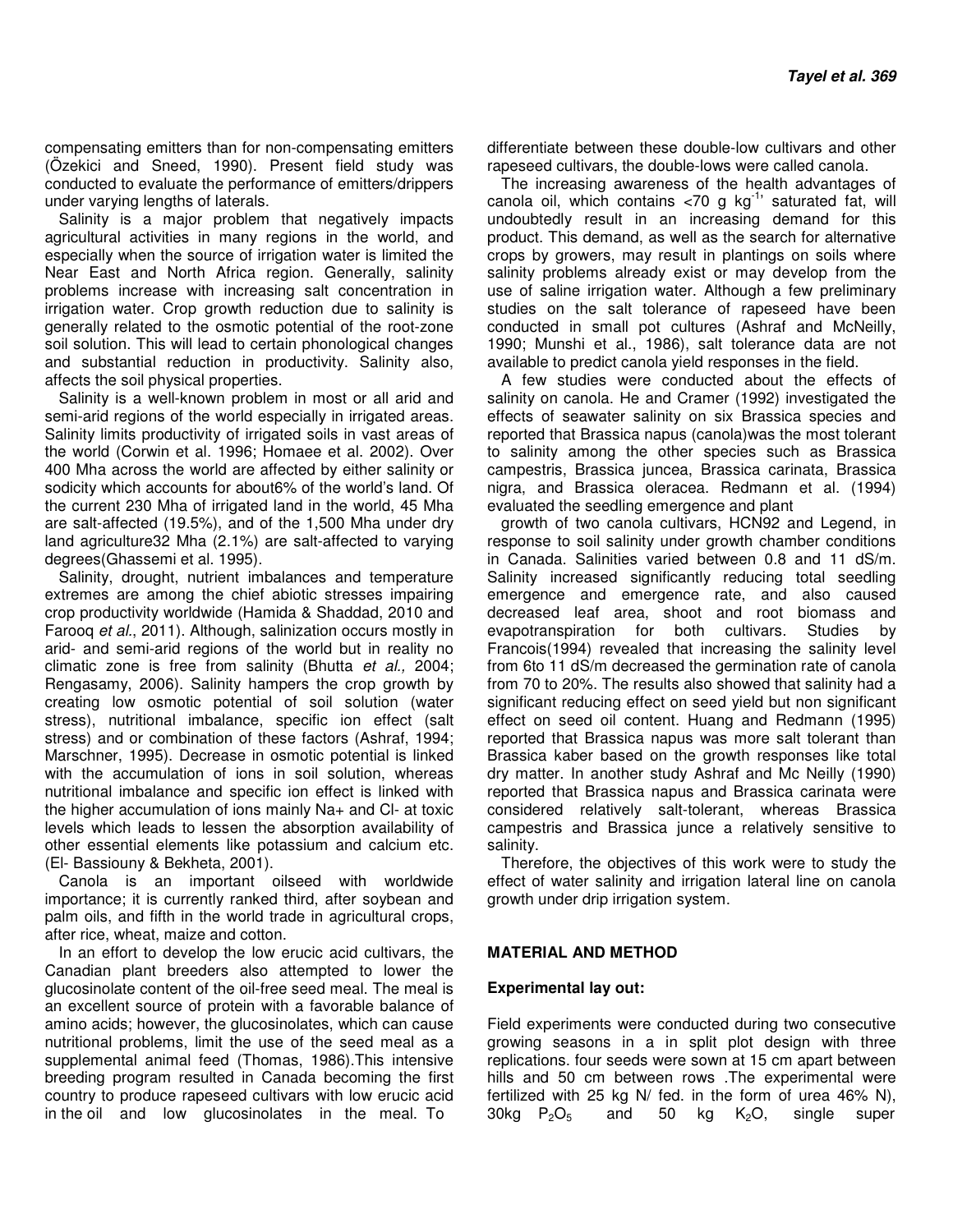

Figure 1: Effect of length of irrigation lateral lines and water salinity on seed yield (Kg/fed.)

phosphate15.5% $K_2O$  and potassium sulphate50%  $P_2O_5$ . The single super phosphate and 50% of potassium sulphate were added at planning time, the nitrogen and the rest of potassium were divided on five irrigations after germination. Via irrigation water.

#### **Method of Irrigation**

Surface drip irrigation method was used. Standard drippers were spaced 0.3 m apart at the lateral. Dripper discharge is 4 L/hat 1 atm operating pressure.

# **Emission uniformity**

Water distribution uniformity for each treatment by selecting 25 emitters from each treatment randomly, before starting the experiment and at the end . The discharge rates of the emitters were measured . The emission uniformity was calculated according to ( Keller and Karameli, 1975 ) .

EU = 100 1/2[ (Qn /Qa) + ( Qa / Qx) ] -------------(1) Where:

EU = Field emission uniformity, %

 $Qn = The average of the lowest (1/4) of the emitters$ flow rate, Lph

 $Q_a$  = The average of the all emitters flow rate, Lph; and

 $Q_x$  = The average of the highest(1/8) of the emitters flow rate, Lph .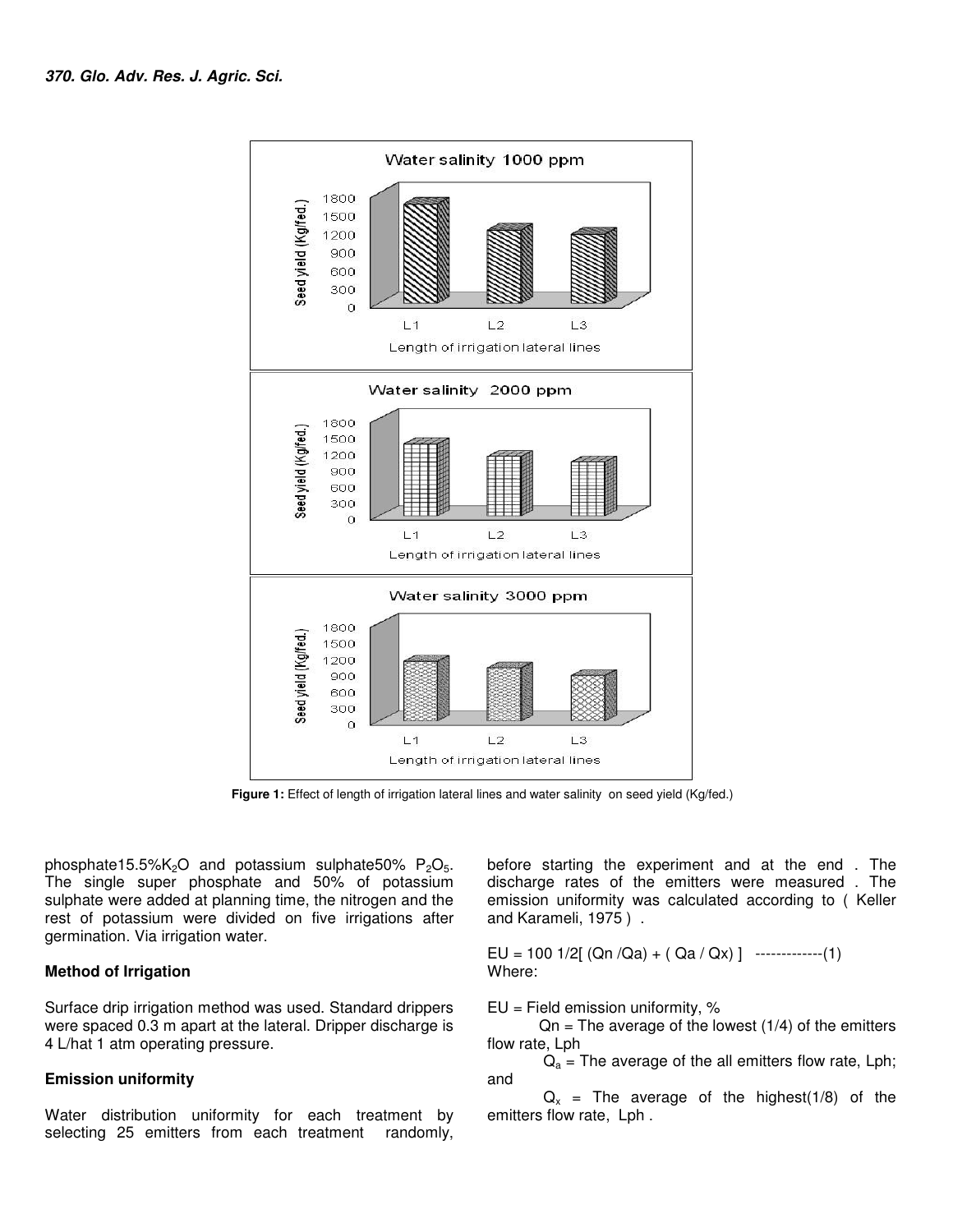

Figure 2: Effect of length of irrigation lateral lines and water salinity on pod number / plant.

# **Total yield**

The total yield of each treatment was determined using a frame  $1m \times 1m$  size. The frame was placed randomly and the seed and straw of canola plants within the frame were weighted.

#### **RESULTS AND DISCUSSION**

# **Emission uniformity**

Similarly the Emission Uniformity was calculated for pressure compensated type emitters with 45 m , 60 m and

75m lateral lengths .The emission uniformity observed for lateral with 45 m length was about 92.0% while it was 86.2% and 74.3% for the lateral with 60 m and 75m length under built-in emitter.

#### **Main effect of water salinity on plant morphology**

The data in fig (1,2,3,4;5)and table (3) showed that the highest seed yield and the lowest one in kg/fed. were obtained in water salinity 1000 and 3000 ppm, respectively. Main effects of water salinity on growth parameters i.e. plant height (cm), pod number / plant, seed number / plant and no. of branches /plant. The obtained data indicated that irrigation water salinity(1000 ppm) exceeded irrigation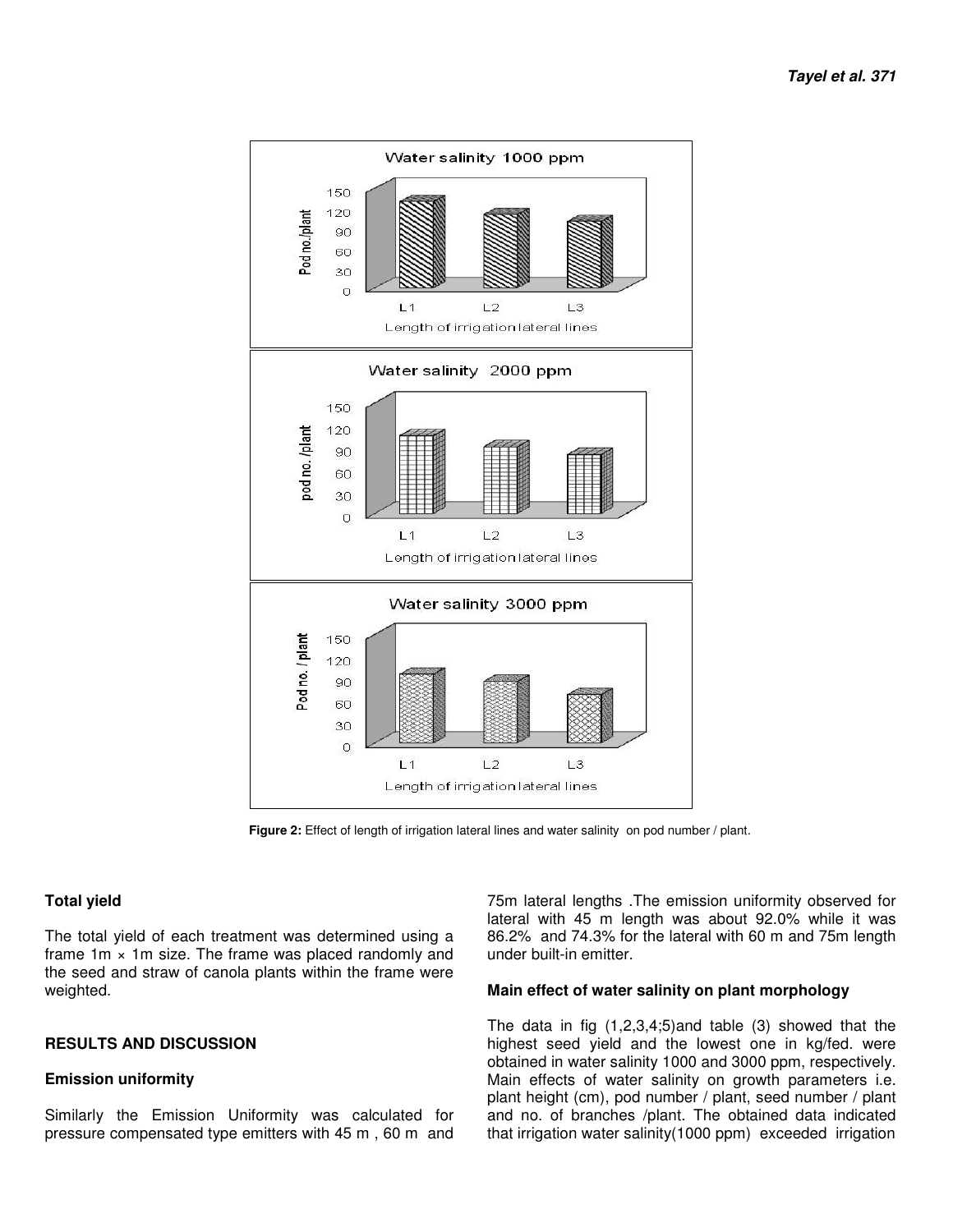

 **Figure 3:** Effect of length of irrigation lateral lines and water salinity on seed number / plant.

water salinity( 2000; 3000 ppm) in all the studied growth and growth characters. The main effect of irrigation water salinity on the studied traits could be written the following ascending order  $S_1 < S_2 < S_3$ . The differences in investigated characters among irrigation lateral lines length were significant at the 5% level.

# **Main effect of irrigation lateral lines length on plant morphology**

Results showed that The differences in all investigated characters among irrigation lateral lines length were significant at the 5% level. Irrigation lateral lines  $(L_1)$ highest mean seed yield of 1404.2Kg/fed. This superiority was due to improving both vegetative growth, water and

fertilizers distribution uniformity. Regard less of water salinty and irrigation lateral lines length treatments, the data in Fig (1,2,3,4;5) and table (3) demonstrated the effect of irrigation lateral lines length on the characters under study. Based upon the obtained values of the studied characters, irrigation lateral lines length could put in the flowing ascending order:  $L_3 < L_2 < L_1$ .

#### **Water salinity × irrigation lateral lines length on plant morphology**

In all parameter growth, this interaction could be put in the following ascending order: $L_3 \times 3000$  ppm< $L_2 \times 2000$  ppm< $L_1$ × 1000 ppm. Difference in the studied parameters between any two interactions was significant at the 5% level.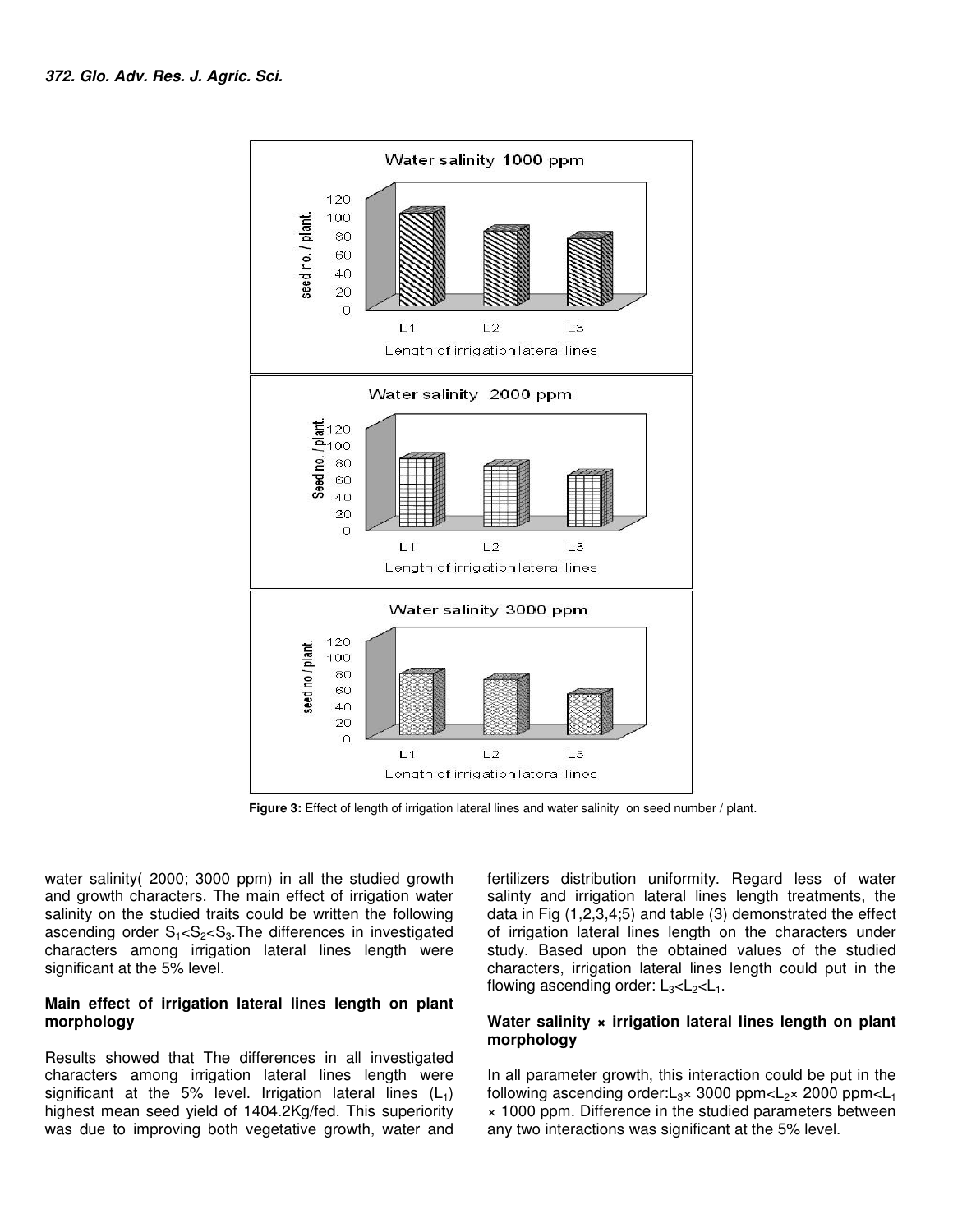

 **Figure 4:** Effect of length of irrigation lateral lines and water salinity on plant height (cm).

|  | <b>Table 1:</b> Some soil physical properties of the experiment at site |
|--|-------------------------------------------------------------------------|
|  |                                                                         |

| <b>Sample</b><br>depth,<br>cm | <b>Particle Size Distribution, %</b> |                            |                          |     |            | $\mathbf{\theta}_{\mathbf{w}}$<br>$(w/w)\%$<br>at |      | O.M. |               |                    | <b>Textur</b> |
|-------------------------------|--------------------------------------|----------------------------|--------------------------|-----|------------|---------------------------------------------------|------|------|---------------|--------------------|---------------|
|                               | <b>Total sand</b>                    | Clay<br>and<br><b>Silt</b> | CaCo <sub>3</sub><br>(%) | A.W | F.C<br>S.P |                                                   | W.P  | (%)  | рH<br>(1:2.5) | EC<br>$(dSm^{-1})$ | e class       |
| $0 - 20$                      | 97.55                                | 2.45                       | 7.02                     | 5.4 | 10.1       | 4.7                                               | 21.0 | 0.65 | 8.7           | 0.35               | Sandy         |
| $20 - 40$                     | 96.25                                | 3.75                       | 2.34                     | 7.9 | 13.5       | 5.6                                               | 19.0 | 0.40 | 8.8           | 0.32               | Sandy         |
| 40-60                         | 96.18                                | 3.82                       | 4.68                     | 7.9 | 12.5       | 4.6                                               | 22.0 | 0.25 | 9.3           | 0.44               | Sandy         |

Where:

 **F. C** : Field capacity, **A.W** :Available water , **W.P** : Welting point,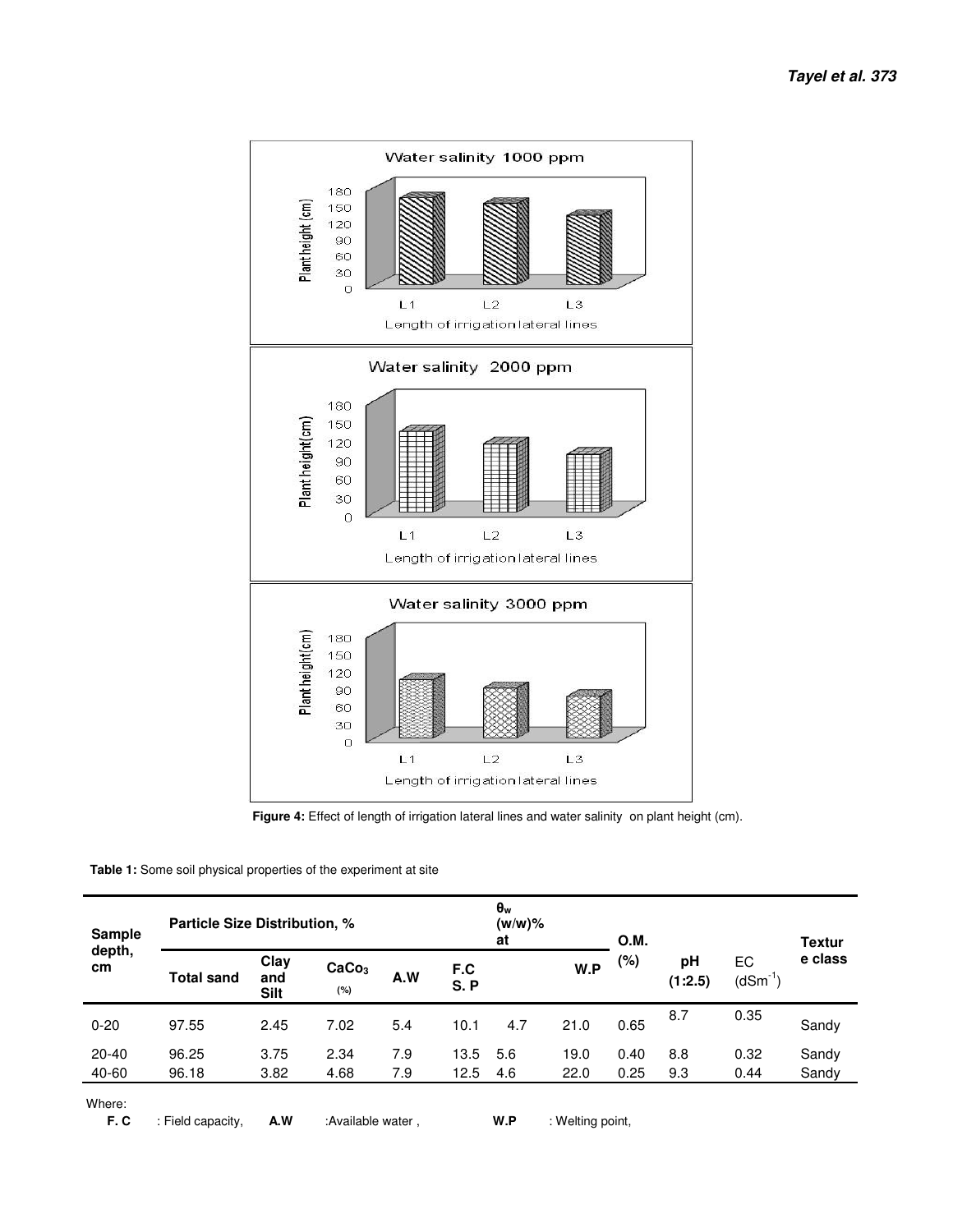

 **Figure 5:** Effect of length of irrigation lateral lines and water salinity on no. of branches /plant.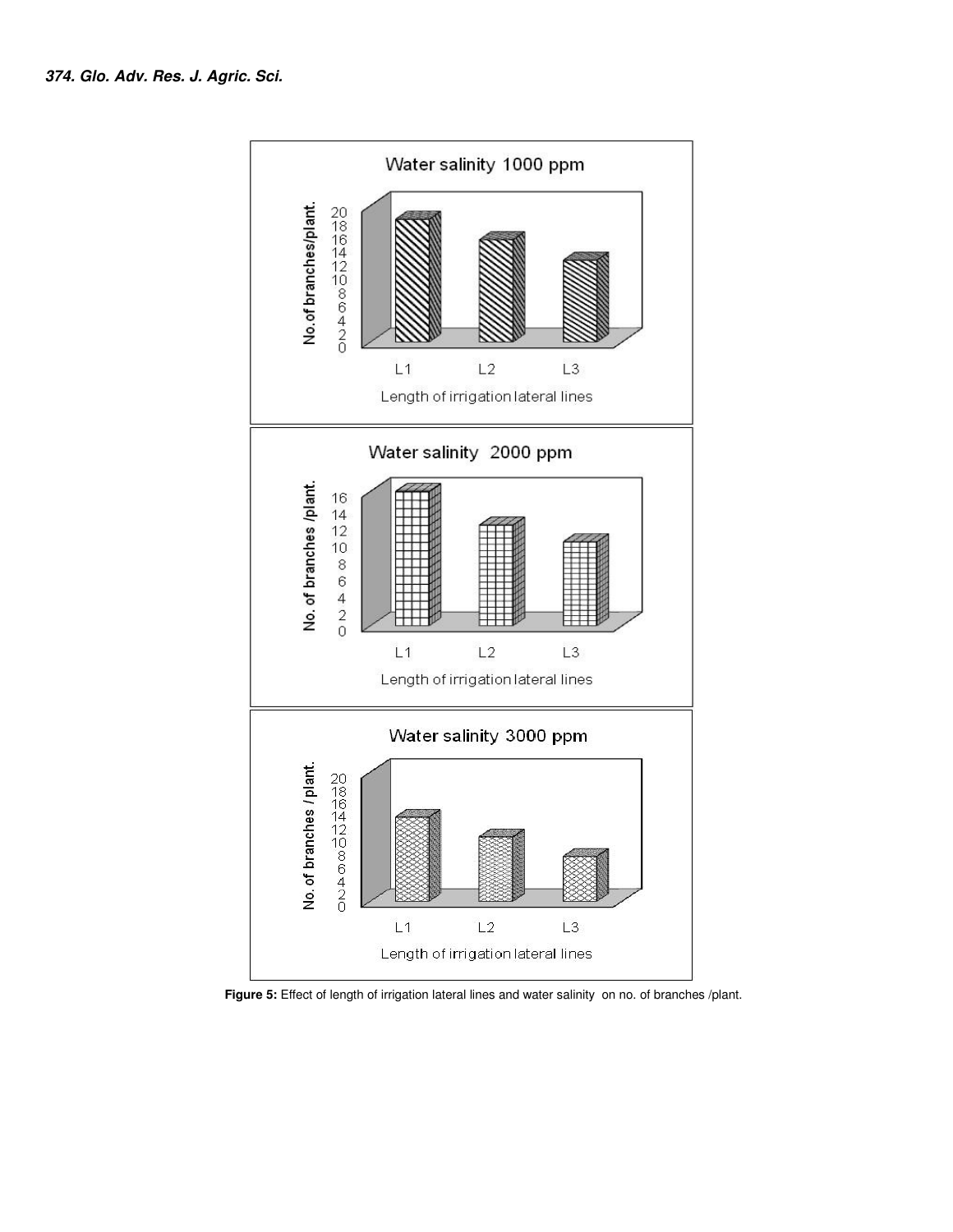

Figure 6: effect of length of irrigation lateral lines and water salinity oil yield (kg/fed.)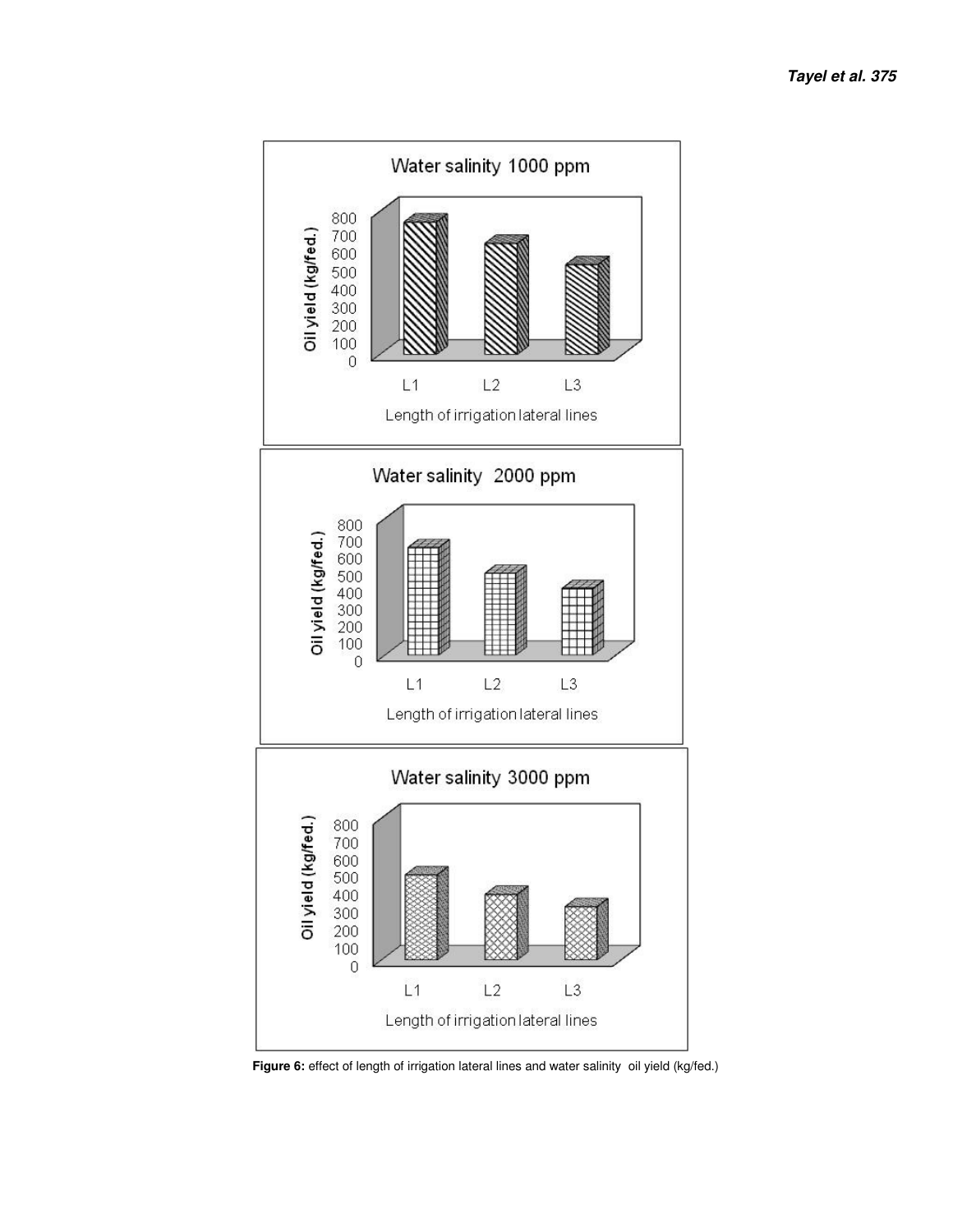| рH<br>1:2.5 | EC<br>dS/m | Souluble ions meg/l |           |       |                |                  |          |     | <b>SAR</b> |  |
|-------------|------------|---------------------|-----------|-------|----------------|------------------|----------|-----|------------|--|
|             |            | Cations             |           |       |                | <b>Anions</b>    |          |     |            |  |
|             |            | $Ca++$              | $Mg^{+*}$ | $Na+$ | $\mathsf{K}^*$ | HCO <sub>3</sub> | $SO_4^-$ |     |            |  |
| 7.63        | 0.39       | .02                 | 0.51      | 2.43  | 0.22           | 0.13             | .34      | 271 | 2.8        |  |

 **Table 2:** Some chemical data of the irrigation water

 **Table 3:** main effect of irrigation lateral lines length of drip irrigation and water salinity on canola growth

| Treatments     | seed yield |   | plant<br>height |   | pod<br>number/plant |   | seed<br>number/plant |        | no.of branches/plant |   | Oil<br>vield<br>(kg/fed.) |
|----------------|------------|---|-----------------|---|---------------------|---|----------------------|--------|----------------------|---|---------------------------|
| L1(40cm.)      | 1477.8 a   |   | 130.27          | a | 110.2               | a | 84.76                | а      | 15.6                 | a | 617a                      |
| $L_2(60cm.)$   | 1093.5     | b | 115.4           | b | 92                  | b | 73.1                 | b      | 12.33                | b | 490.36b                   |
| $L_3(80cm.)$   | 990.66     | c | 97.8            | C | 82.4                | с | 61                   | с      | 9.66                 | C | 398,03c                   |
| $S_1(1000ppm)$ | 1319       | а | 146.1           | a | 113.6               | а | 83.9                 | а      | 15                   | a | 621.5a                    |
| $S_2(2000ppm)$ | 1143.7     | b | 1.34            | h | 92.03               |   | 70.5                 |        | 12.7                 | b | 500.3b                    |
| $S_3(3000ppm)$ | 973.6      | с | 86.03           | c | 79                  | c | 64.4                 | ⌒<br>u | 10                   | с | 383.6c                    |

Means with different letters within each column are significant at 0.05% level.

| Lateral line<br>length | Water<br>salinity | vield<br>seed<br>(Kg/fed.) | pod<br>number<br>plant. | seed<br>number<br>plant. | plant height<br>(cm). | οf<br>no.<br>branches<br>/plant. | Oil yield<br>(kq/fed.) |
|------------------------|-------------------|----------------------------|-------------------------|--------------------------|-----------------------|----------------------------------|------------------------|
| L1                     | S <sub>1</sub>    | 1625a                      | 130a                    | 99.3a                    | 160.3a                | 18a                              | 740.5a                 |
|                        | S <sub>2</sub>    | 1330.8b                    | 105.6c                  | 80cb                     | 130.33c               | 16 <sub>b</sub>                  | 630.5b                 |
|                        | S <sub>3</sub>    | 1100.3ed                   | 95e                     | 75d                      | 100.2f                | 13                               | 480e                   |
| L2                     | S <sub>1</sub>    | 1200c                      | 110.5b                  | 80.1 <sub>b</sub>        | 150 <sub>b</sub>      | 15с                              | 621c                   |
|                        | S <sub>2</sub>    | 1100.5ed                   | 90.5f                   | 71.2ef                   | 110.2e                | 12d                              | 480e                   |
|                        | S <sub>3</sub>    | 980g                       | 75g                     | 68g                      | 86h                   | 10e                              | 370.1g                 |
| L3                     | S <sub>1</sub>    | 1132d                      | 100.2d                  | 72.5e                    | 128d                  | 12d                              | 503d                   |
|                        | S <sub>2</sub>    | 1000f                      | 80h                     | 60.3h                    | 93.5g                 | 10e                              | 390.4f                 |
|                        | S3                | 840.4h                     | 67i                     | 50.2i                    | 71.9i                 | 7f                               | 300.7h                 |

 **Table 4:** Effect of interaction among treatments on canola growth

Means with different letters within each column are significant at 0.05% level

The maximum values were obtained with the interaction  $L_1$ × 1000 ppm, whereas the minimum ones with the interaction  $L_3 \times 3000$  ppm.

# **CONCLUSION**

1. According to the mean values of canola crop growth plant height, seed yield, pod number/plant, seed number/plant and no. of branches/plant. The treatment used could be ranked in the following ascending orders:  $L_3 < L_2 < L_1$ .

2. Under the conditions of agriculture in sandy silty soils and medium salinity irrigation water variety planting according to the following order to take the best seed yield output :3000 ppm< 2000 ppm < 1000 ppm.

#### **REFERENCES**

Ashraf M (1994). Breeding for salinity tolerance in plants. Crit. Rev. Plant Sci., 13: 17–42.

Ashraf M, McNeilly T (1990). Responses of four Brassica species to sodium chloride. Environ. Exp. Bot. 30:475-487.